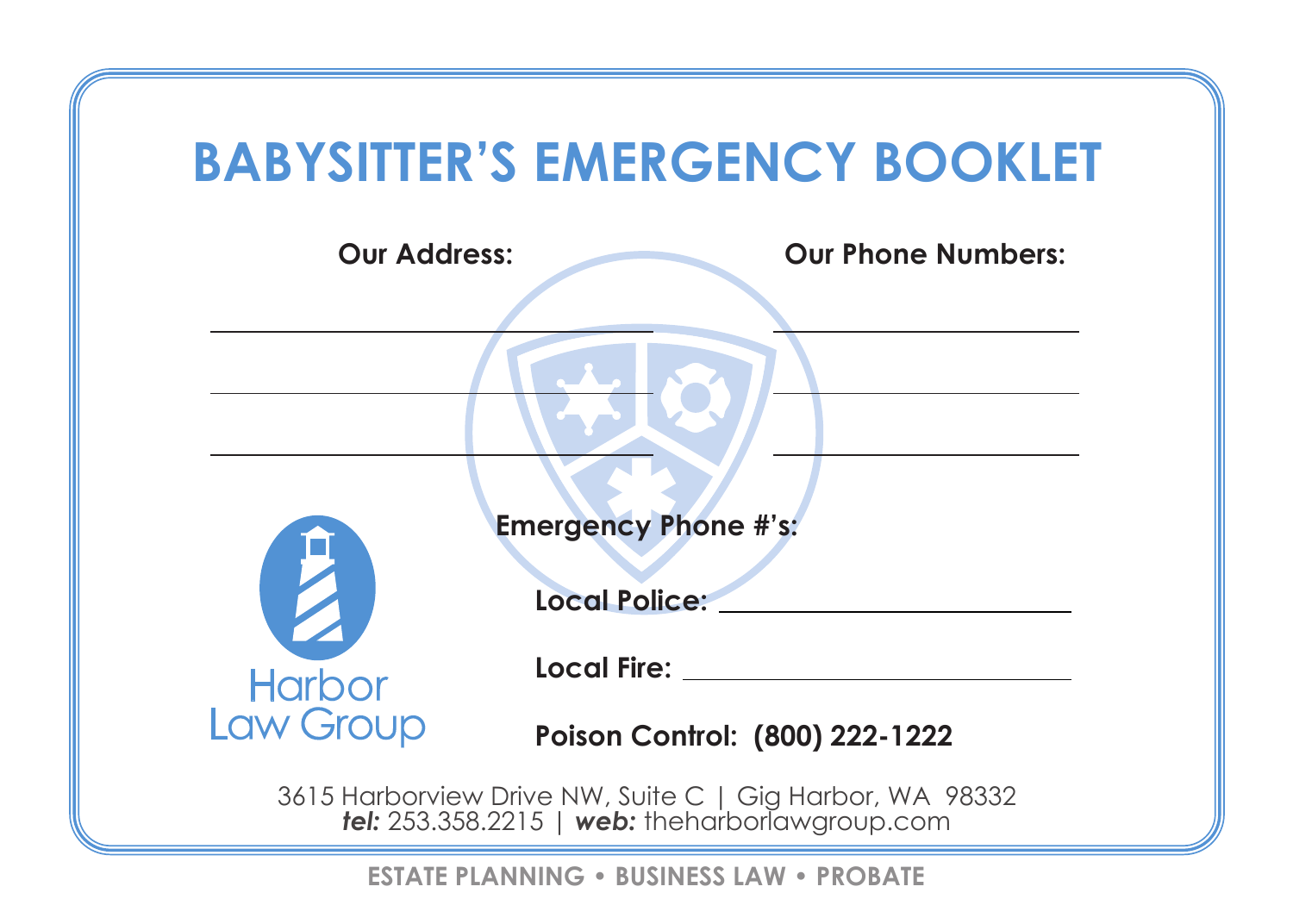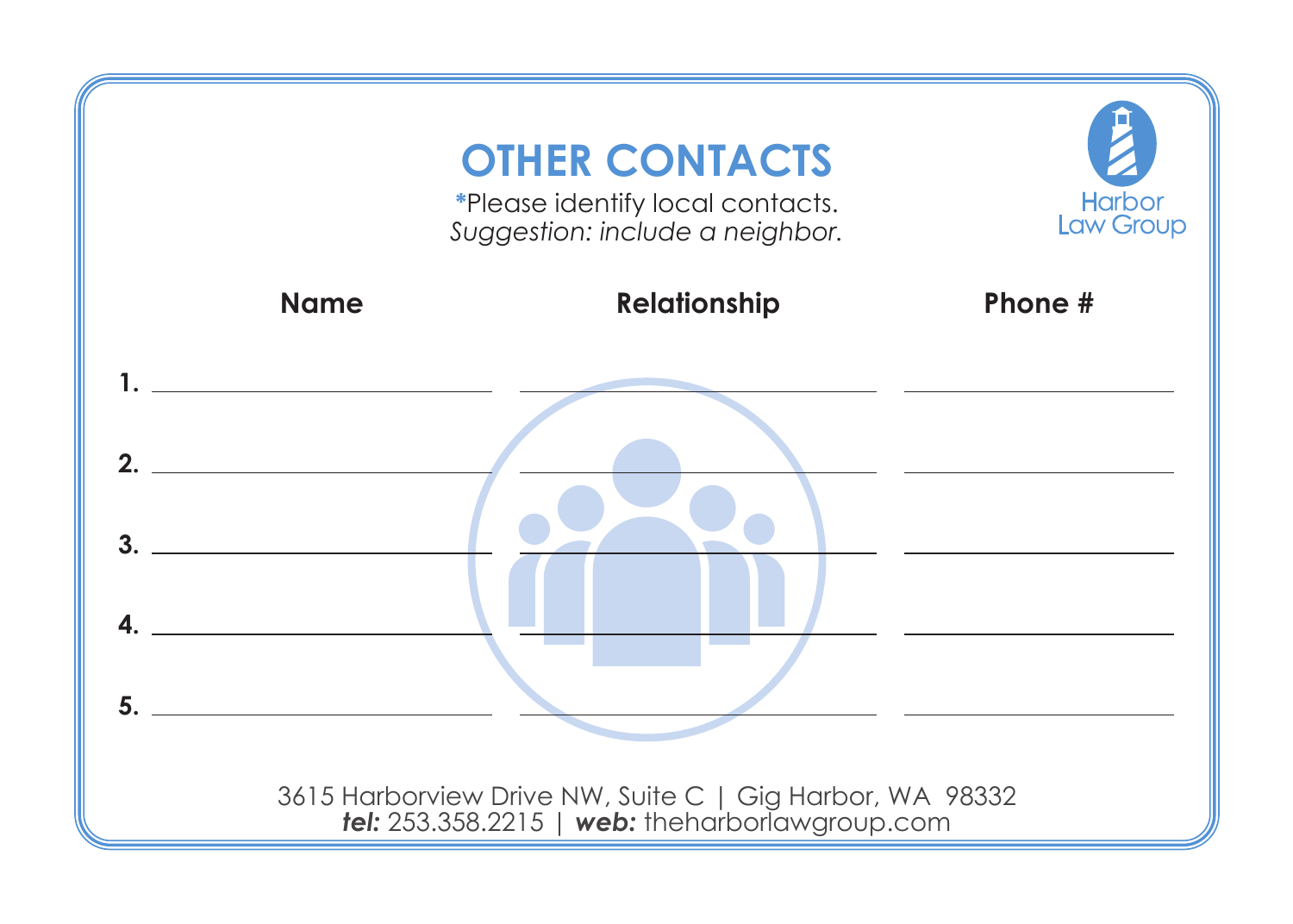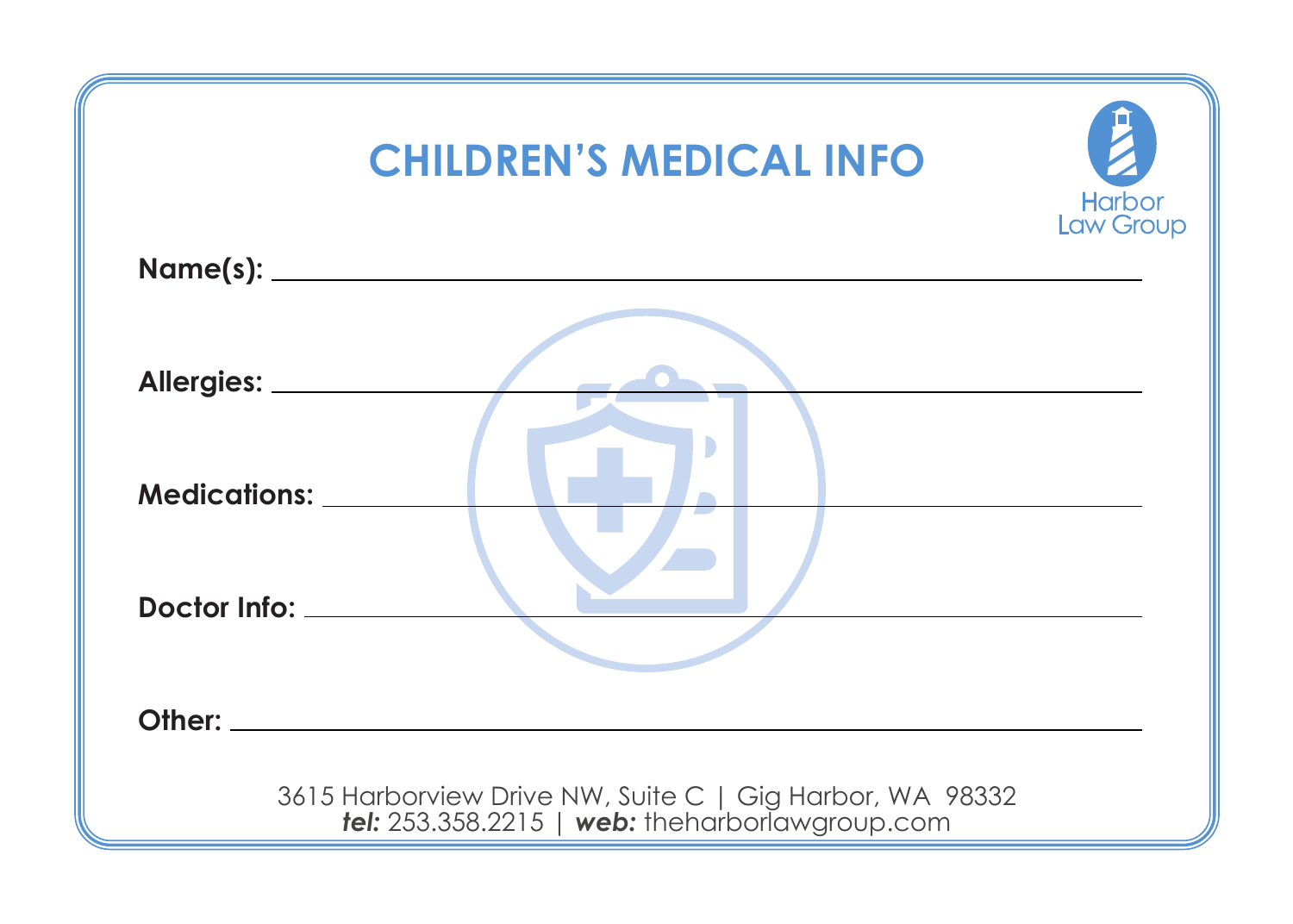## **LEGAL TEMPORARY CAREGIVERSFOR OUR CHILD(REN)**



If we are temporarily unavailable to care for our child(ren) for any reason, we designate the following list of individuals, in order of preference, as legally competent and permissible to take custody of our child(ren) in our absence. Under no circumstances shall our child(ren) be taken into protective custody.

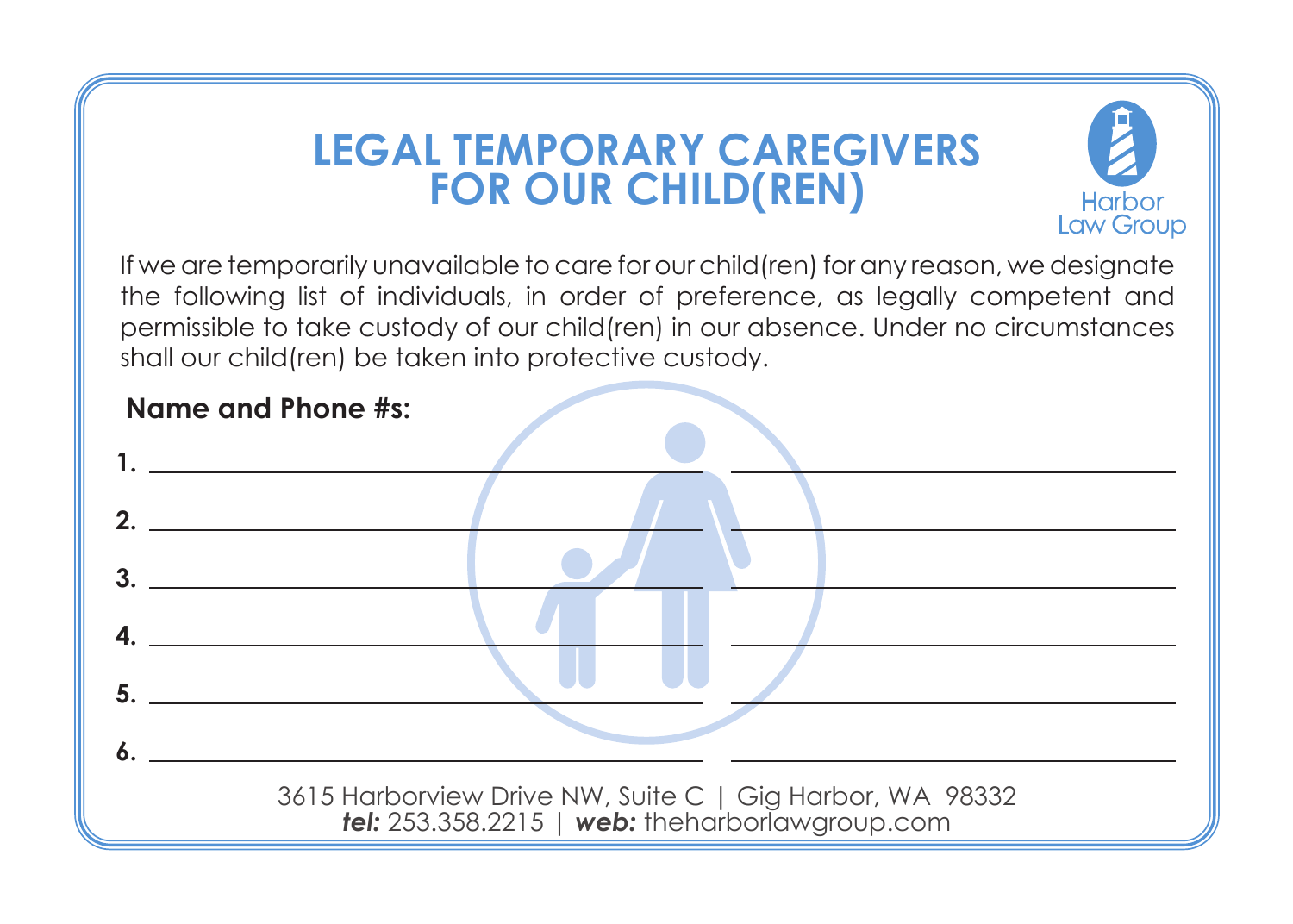By signing below, we authorize the people on the preceding page to have temporary custody of our child(ren) until the designated permanent guardian(s) arrive and take custody:

| (Parent #1)                                                  | (Witness $#1$ )                                                                                                      |
|--------------------------------------------------------------|----------------------------------------------------------------------------------------------------------------------|
|                                                              |                                                                                                                      |
| (Signature)                                                  | (Signature)                                                                                                          |
|                                                              |                                                                                                                      |
| (Parent $#2$ )                                               | (Witness #2)                                                                                                         |
|                                                              |                                                                                                                      |
| (Signature)                                                  | (Signature)                                                                                                          |
|                                                              |                                                                                                                      |
| (Date)                                                       |                                                                                                                      |
| Our Guardianship (and/or Estate Plans) Paperwork is located: |                                                                                                                      |
|                                                              |                                                                                                                      |
| <b>Harbor</b><br><b>Law Group</b>                            | 3615 Harborview Drive NW, Suite C   Gig Harbor, WA 98332<br><b>tel:</b> 800.836.6531   $web:$ the harbor awgroup.com |